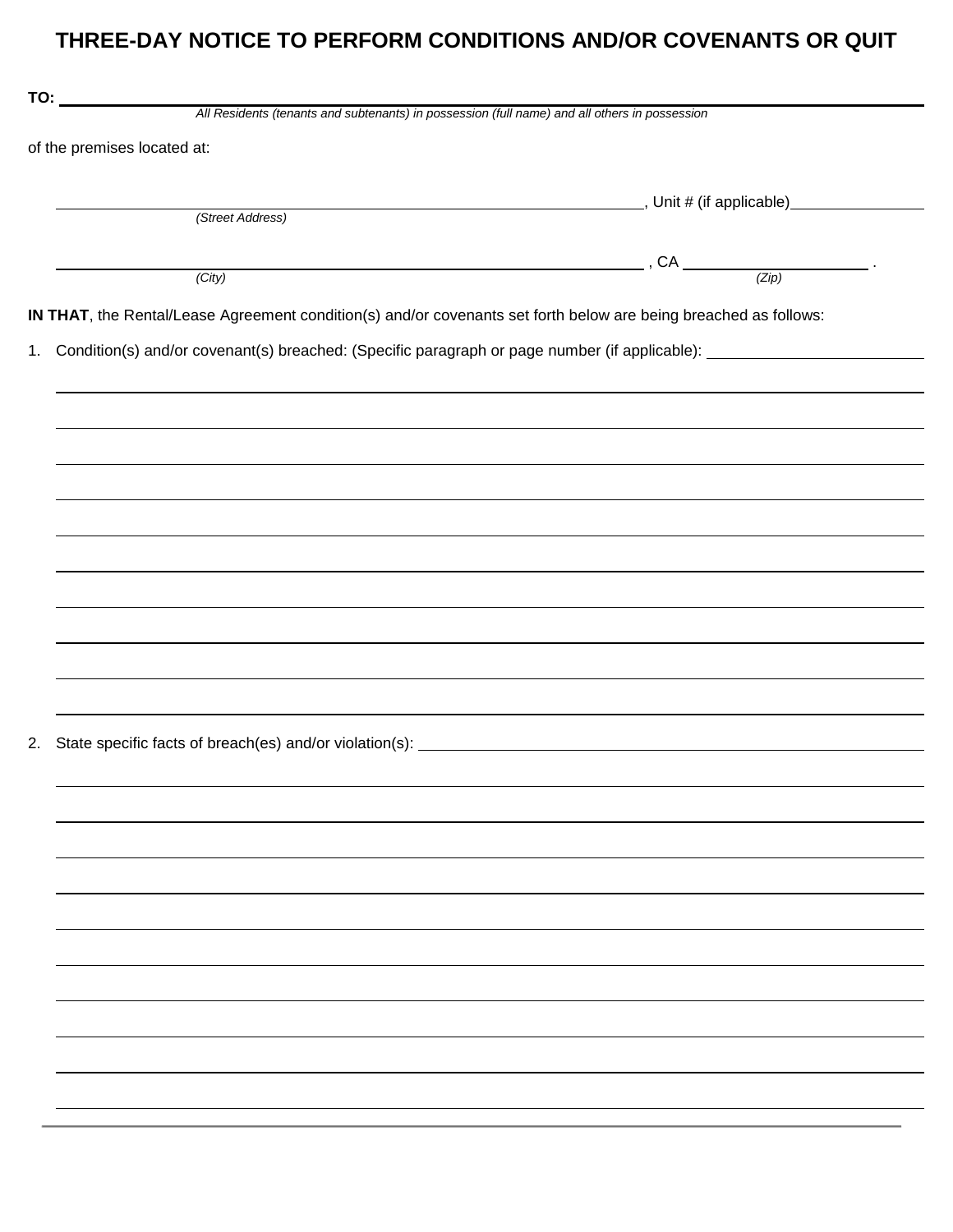WITHIN THREE (3) COURT DAYS after the service on you of this Notice, you are hereby required to perform or otherwise comply

with the above-mentioned condition and/or covenant by:

## OR QUIT AND DELIVER THE POSSESSION OF THE PREMISES.

If you fail to perform or otherwise comply, Landlord declares the forfeiture of your Rental/Lease Agreement and will institute legal proceedings to obtain possession. Such proceedings could result in a judgment against you, which may include attorneys' fees and court costs as allowed by law, and an additional punitive award of six hundred dollars (\$600) in accordance with California law. If you fail to fulfill the terms of your credit obligations, a negative credit report may be submitted to a credit reporting agency.

Landlord

 $\Box$  by

**Individual Signing for Landlord** 

**Management Co. (If Applicable)** 

Agent for Landlord

Date